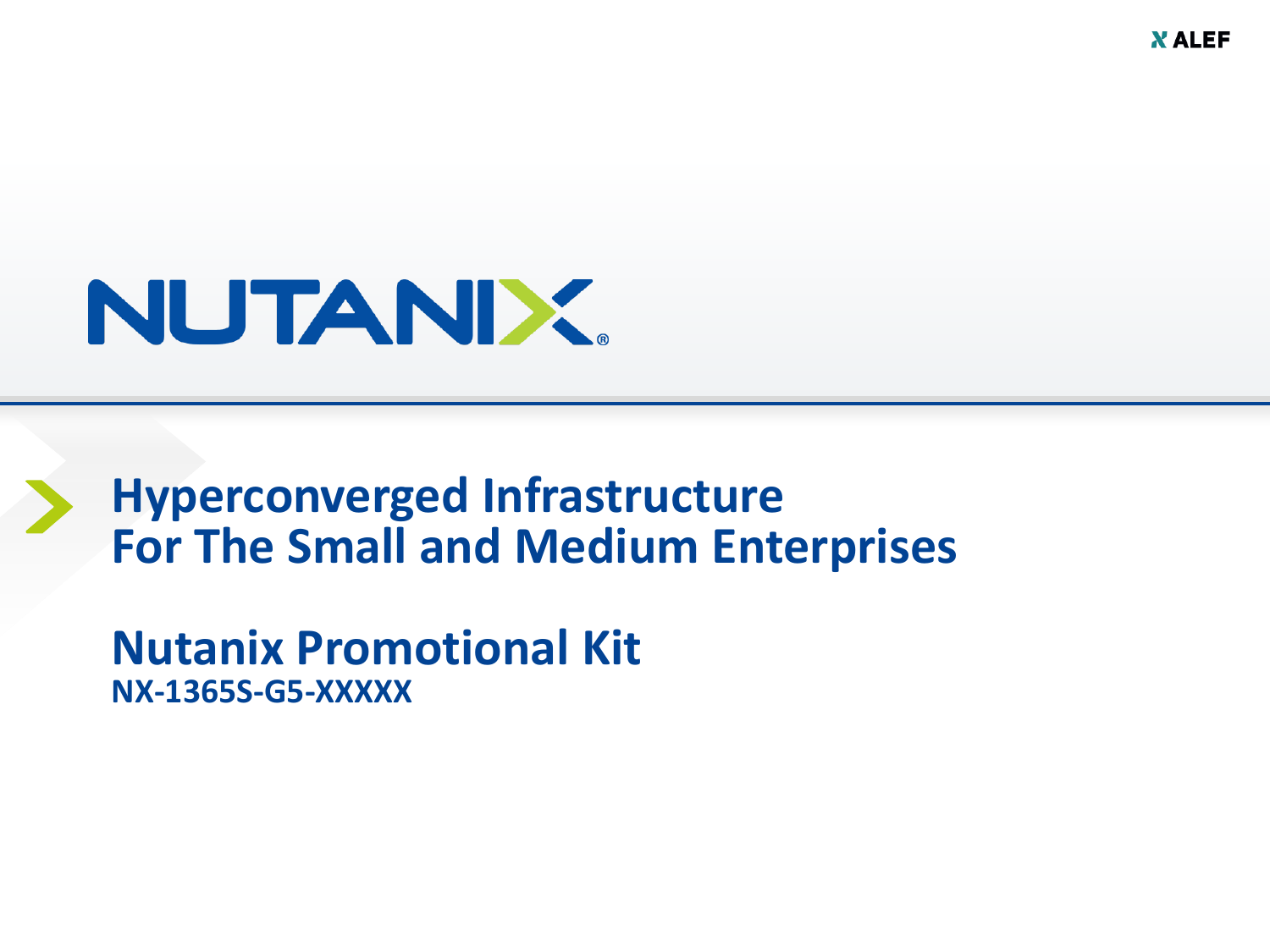## **Nutanix Hyperconverged Infrastructure Simple, Scale-out, Hi-Speed**

**Traditional Infrastructure**

# **Web-scale Converged Infrastructure NUTANIX** standard 37 meters of anti-standard self-**Compute Storage Virtualization**

**XALEF** 

**NUTANIX.** 

#### 2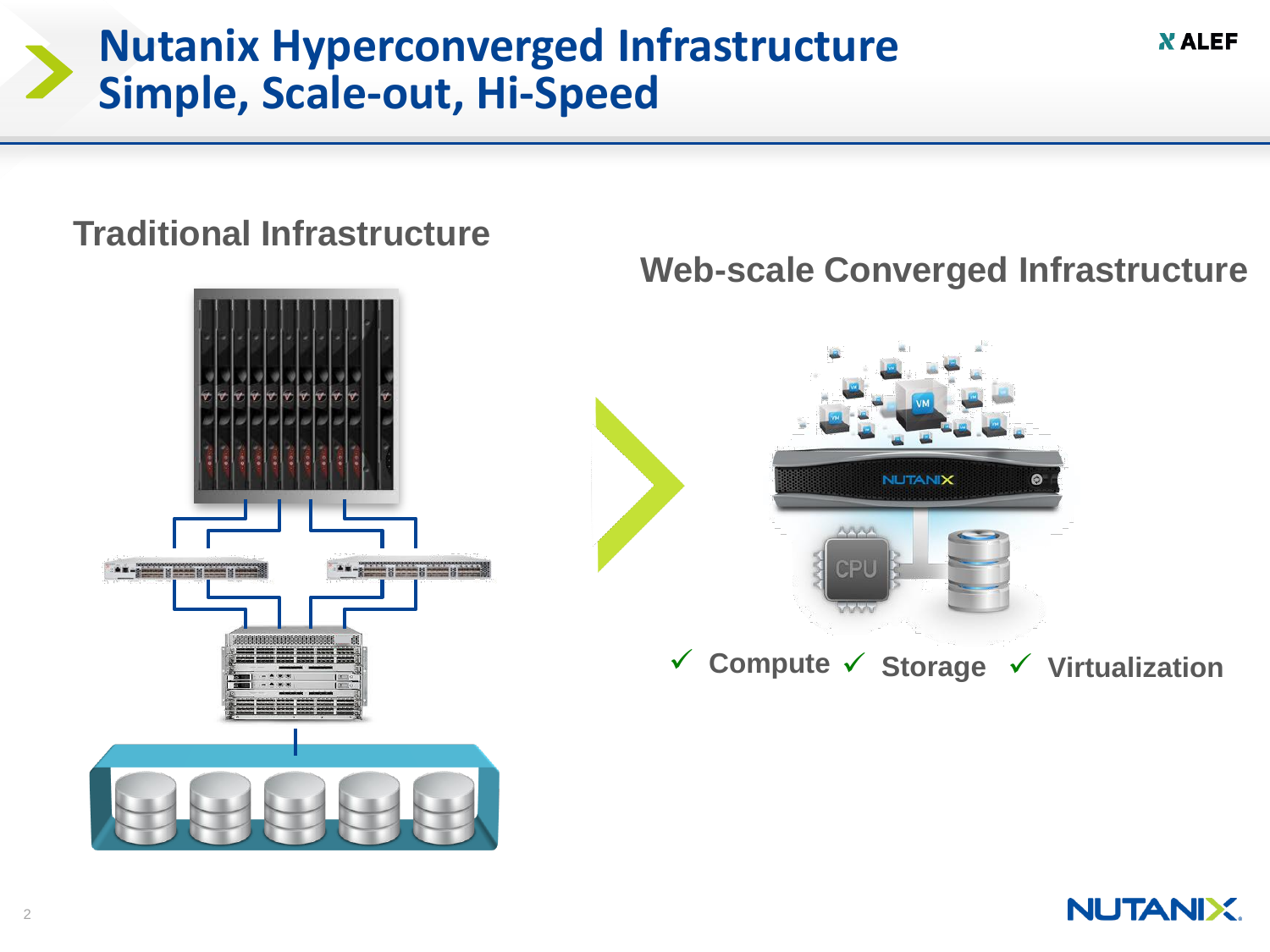# **Powering All Workloads and Use Cases**



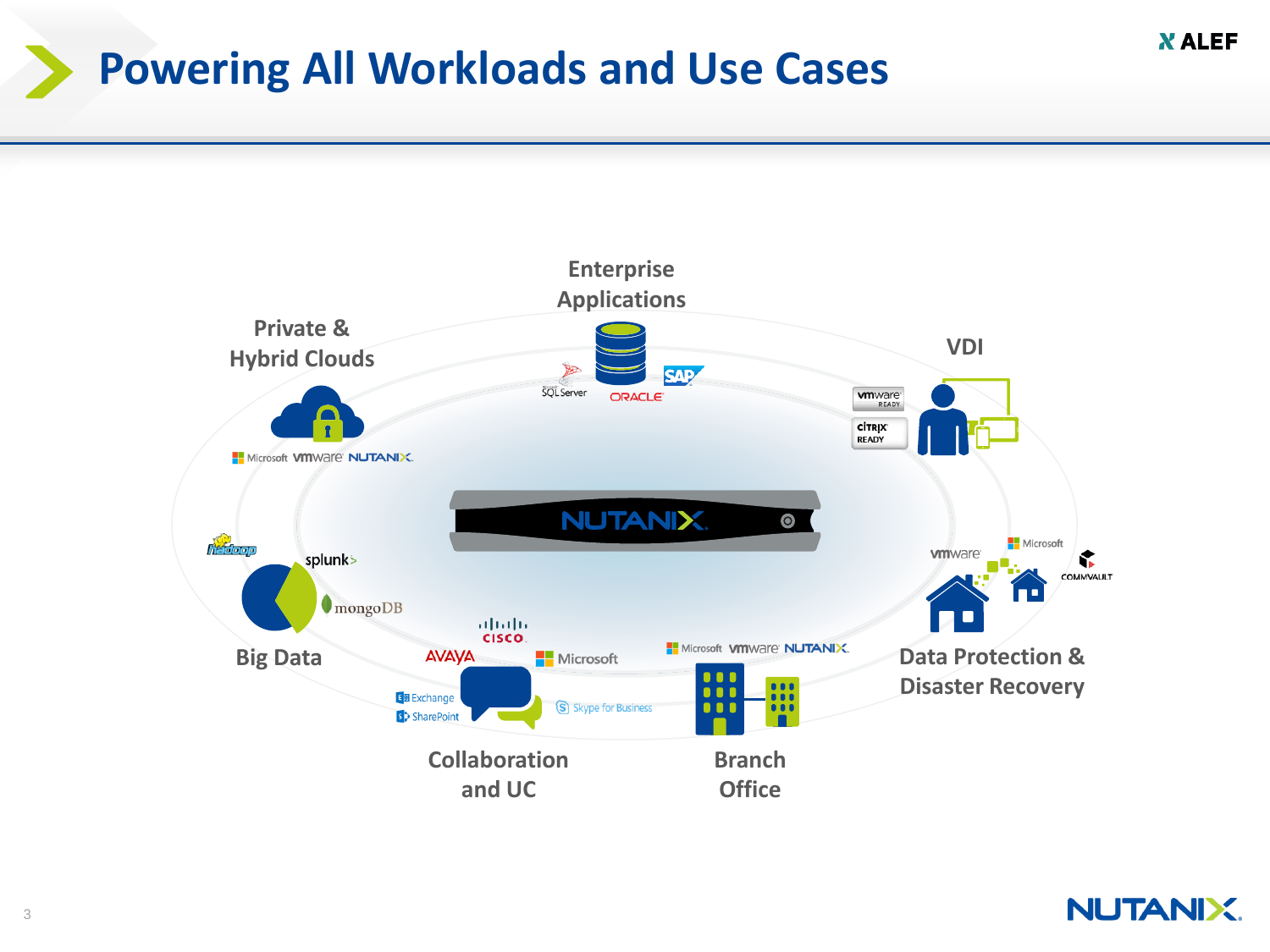# **Architecture of Nutanix**



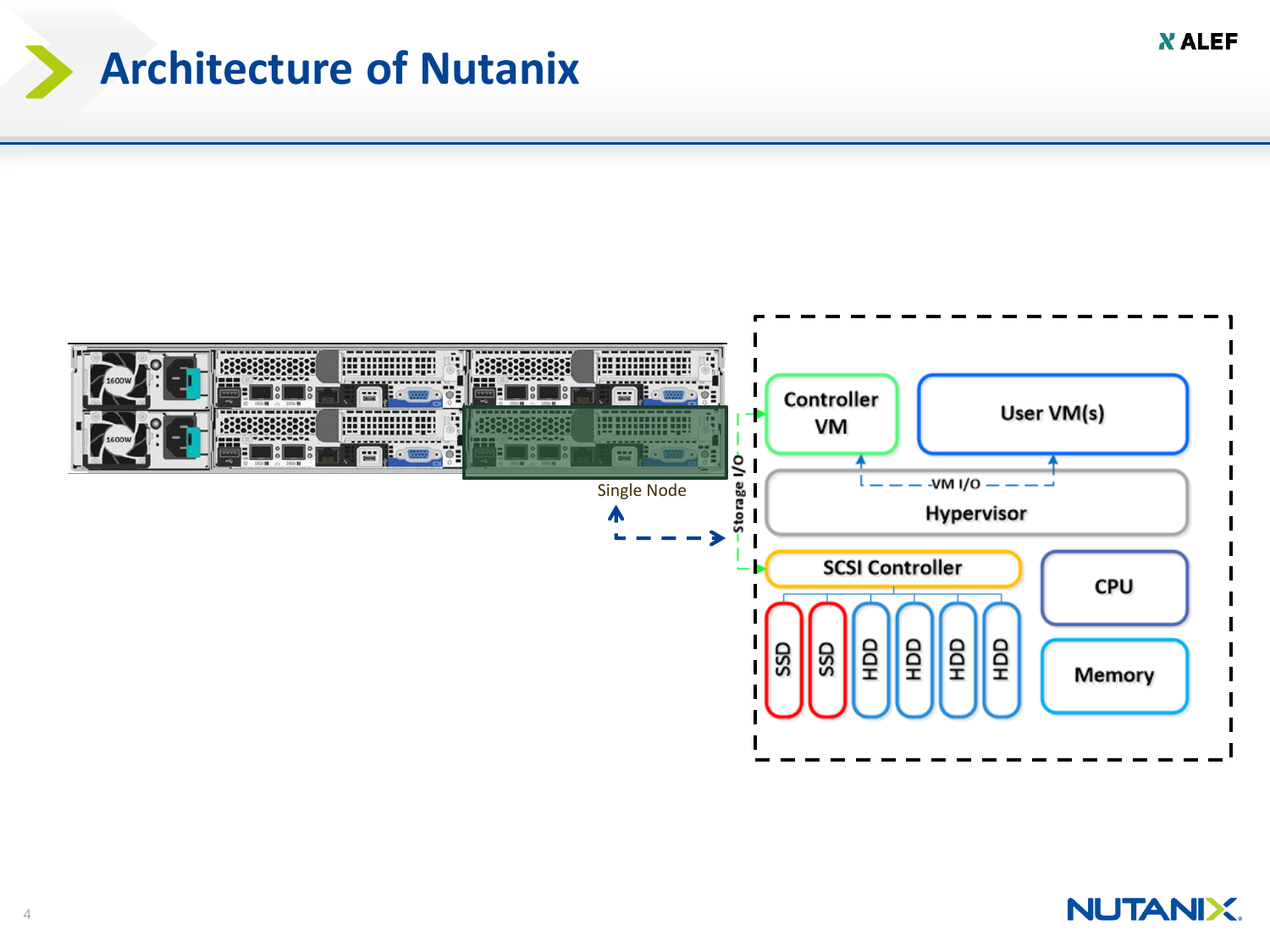# **Why Virtualize with Nutanix?**

### **Uncompromisingly simple**

30 to 60 minute deployment. No storage expertise required.

### **Rapid, risk- free scale Rapid and seamless scalability**

Scale datacenters one server at a time with zero downtime

### **Predictable performance**

Fast and linear performance at any scale

### **Lower TCO**

No more IT silos  $\rightarrow$  40-60% management savings 5 to 10 times less space, power and cooling

## **Better Business agility**

Fastest time to value. Pre-validated solutions.

#### **NUTANIX.**

# NUTANIX.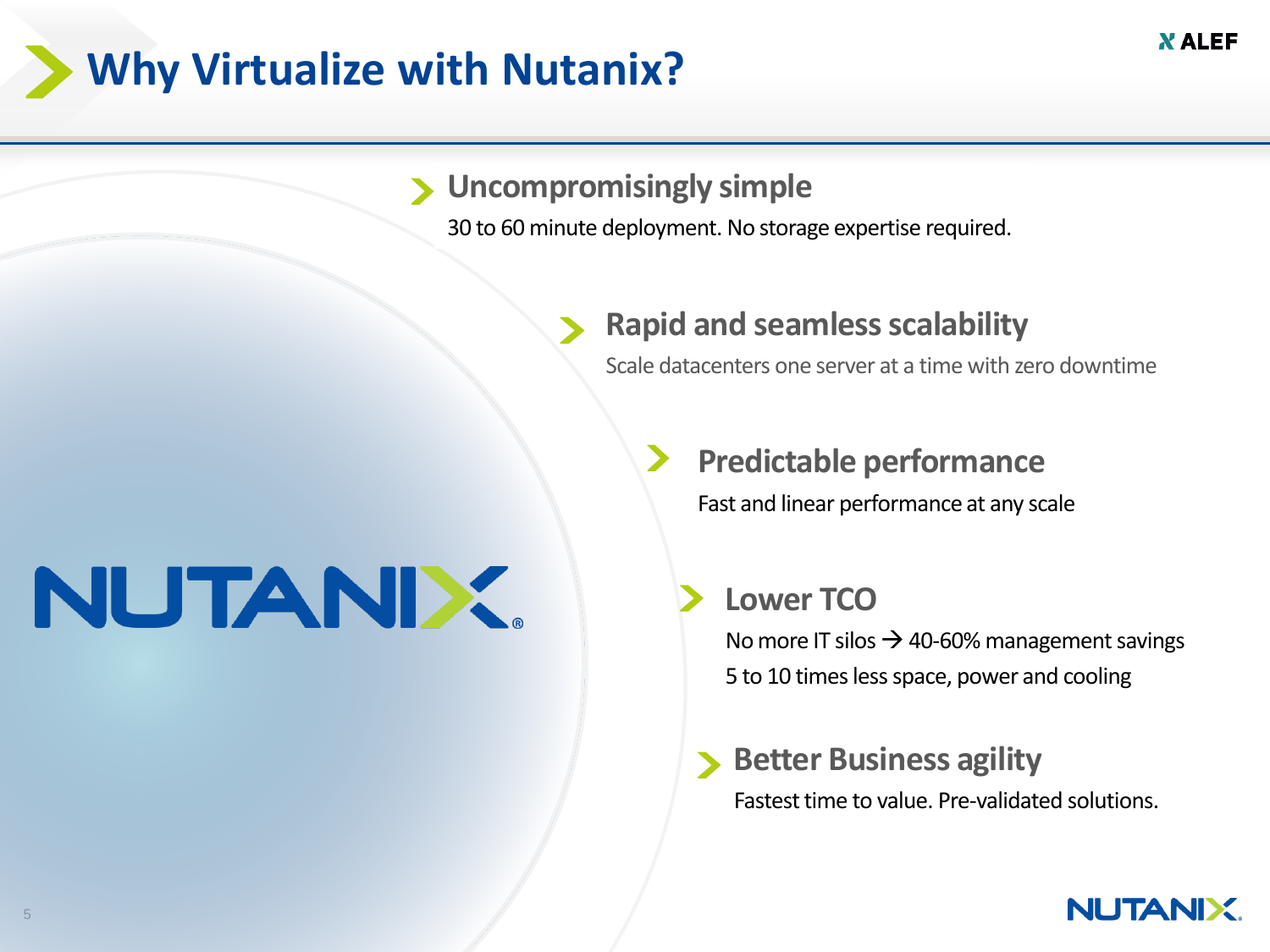# **Acropolis Hypervisor and VM management**

### **Hypervisor Management**

Host Profiles: Standardize configuration of hosts within a cluster based on user-provided information. For example, every Nutanix container can be automatically mounted to every host as a datastore

Virtual Networking: Setup and configure layer-2 VLAN backed virtual networks spanning the cluster. Use in-built IP management for layer-2 networks

Upgrades: Upgrade NOS, hypervisor and firmware in a Nutanix cluster

Maintenance Mode: Put hosts into maintenance mode for planned upgrades and host removals

Scaling: Easily add and remove nodes in minutes

### **Virtual Machine Management**

VM Operations: Create, delete, update, power, pause/ resume VMs, access via remote console

Resource Scheduling: Determine initial placement of virtual machines based on CPU and memory availability

Migration: Live migrate VMs across hosts

Snapshots and Clones: Rapidly create efficient snapshots and clones of VMs

IP Management: Assign dynamic IP addresses to a VM at the time of creation for the life of the VM

Analytics: Monitor and report key metrics for both VMs and the infrastructure (hypervisor, physical nodes)

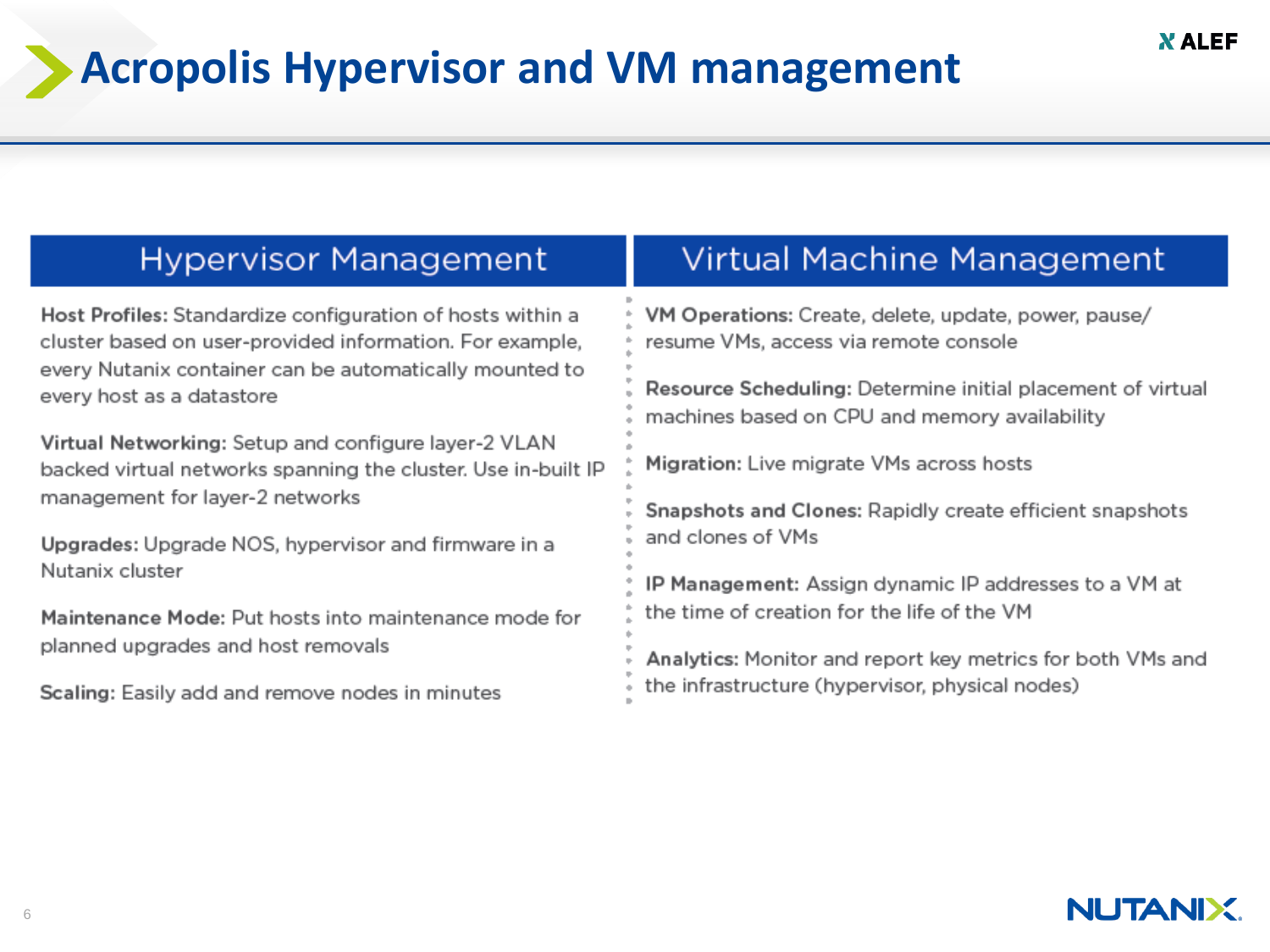# **Start Your Hyperconverged Journey Today**

### **New launch – Nutanix Promotional Kit**



- **NEW NX-1365S-G5-XXXXX promotion**
- 3-node configurations at an **exceptional high value for price ratio**
- **Acropolis software Ultimate edition**  full suite of Nutanix software capabilities included
- Available with **1 year Support included**

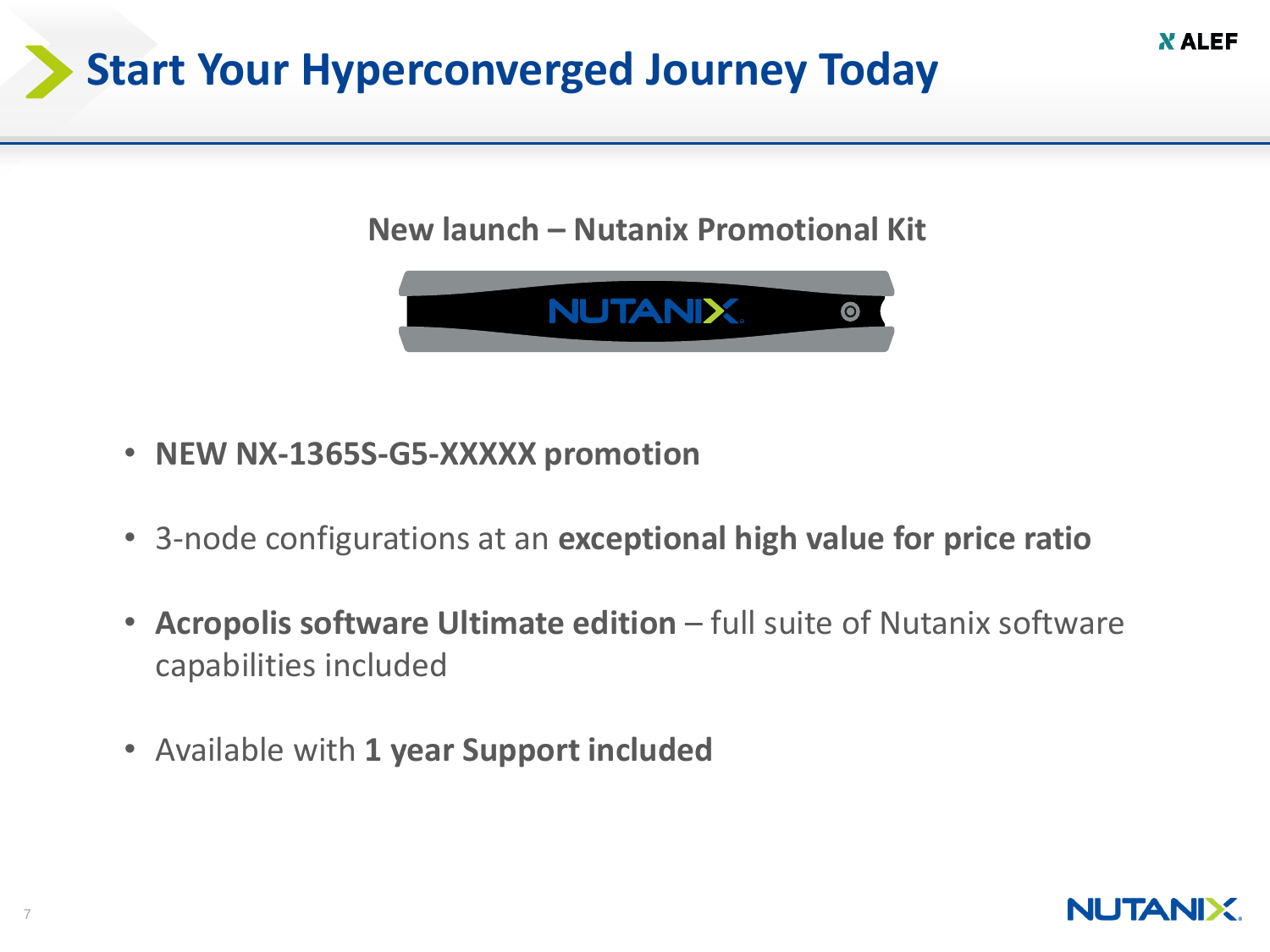# **Nutanix Promotional Kit Configurations**

#### PROMO 1 (NX-1365S-G5-00000): PROMO 2 (NX-1365S-G5-11100):

- **3 NODE Configuration**
- **3 X Intel Xeon Processor 1.7GHz** 8-core Broadwell E5-2609 v4 20M Cache
- **192GB DDR4 Memory** (12 X 16GB DDR4 Memory Module)
- **12TB 3.5" HDD** (6 X 2TB 3.5" HDD)
- **1.4TB 3.5" SSD** (3 X 480GB 3.5" SSD)
- **Prism** Starter Management
- **Acropolis Ultimate** License Entitlement
- **1 Year** Production System Support

- **3 NODE Configuration**
- **3 X Intel Xeon Processor 2.1GHz** 8-core Broadwell E5-2620 v4 20M Cache
- **384GB DDR4 Memory** (24 X 16GB DDR4 Memory Module)
- **24TB 3.5" HDD** (6 X 4TB 3.5" HDD)
- **1.4TB 3.5" SSD** (3 X 480GB 3.5" SSD)
- **Prism** Starter Management
- **Acropolis Ultimate** License Entitlement
- **1 Year** Production System Support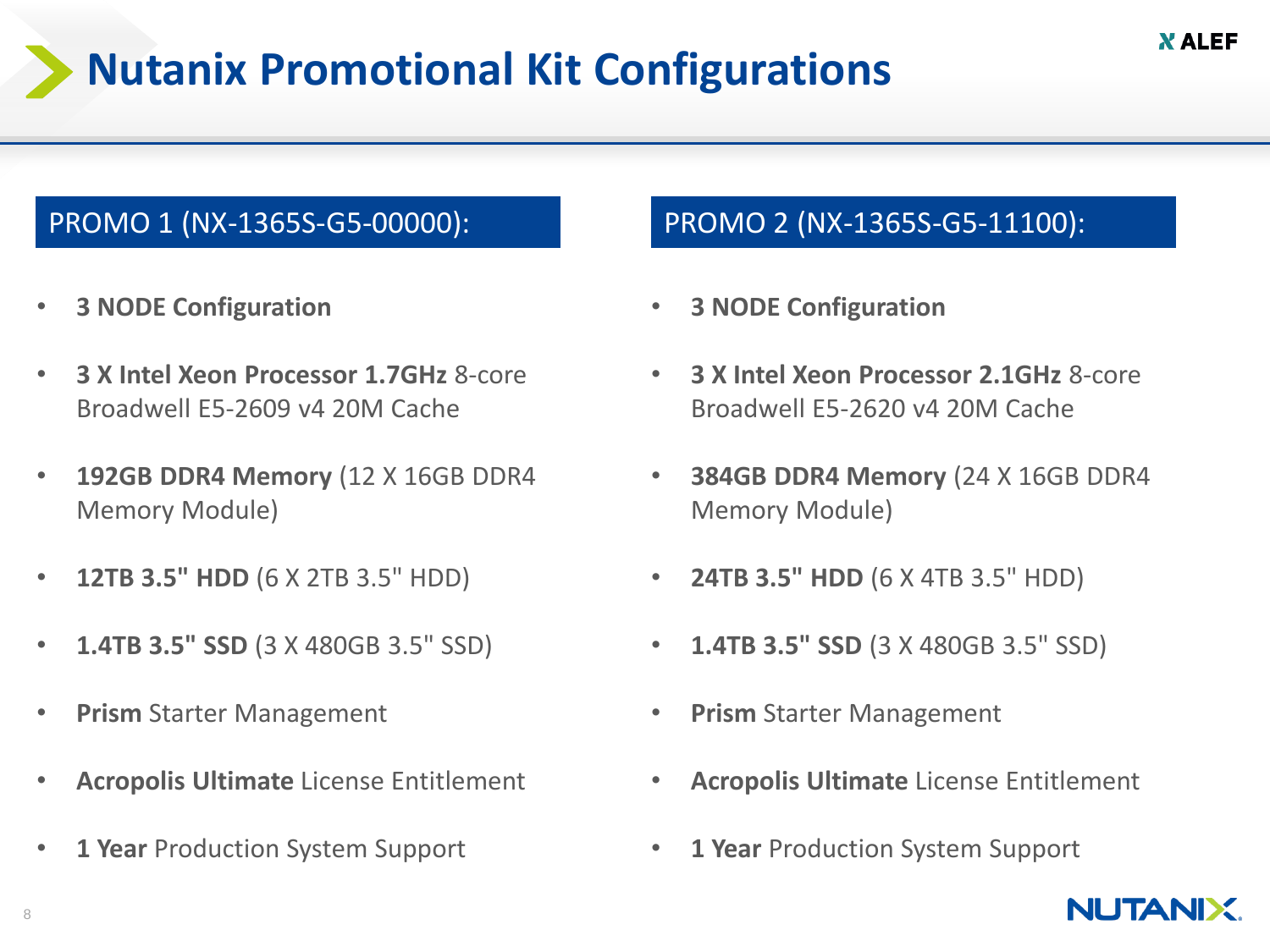# **Available with Ultimate Software Edition**

#### **Enterprise Storage**

Cluster Size (Unlimited) Heterogeneous Clusters VM-centric Snapshots & Clones Data Tiering

Inline Compression

Inline Performance Deduplication

MapReduce Compression

MapReduce Deduplication

#### Infrastructure Resilience

Data Path Redundancy Tunable Redundancy Factor (2 or 3) Availability Domains

#### **Data Protection**

1-1 Replication & Disaster Recovery Bi-directional Replication & DR Online Cluster Grow/Shrink VSS Integration Time Stream Cloud Connect

Multiple Site DR (1-to many, many-to 1)

#### Security

Client Authentication

Cluster Lockdown

Data-at-Rest Encryption

#### **Management & Analytics**

Prism Element

Pulse

Cluster Health

One-click Upgrades (Nutanix OS & Hypervisor)

Prism Central

Rest APIs

#### Virtualization

vSphere & Hyper-V Support Built-in Acropolis Hypervisor VM Operations Intelligent VM Placement Virtual Network Configuration

Host Profiles

#### **NUTANIX.**

Metro Availability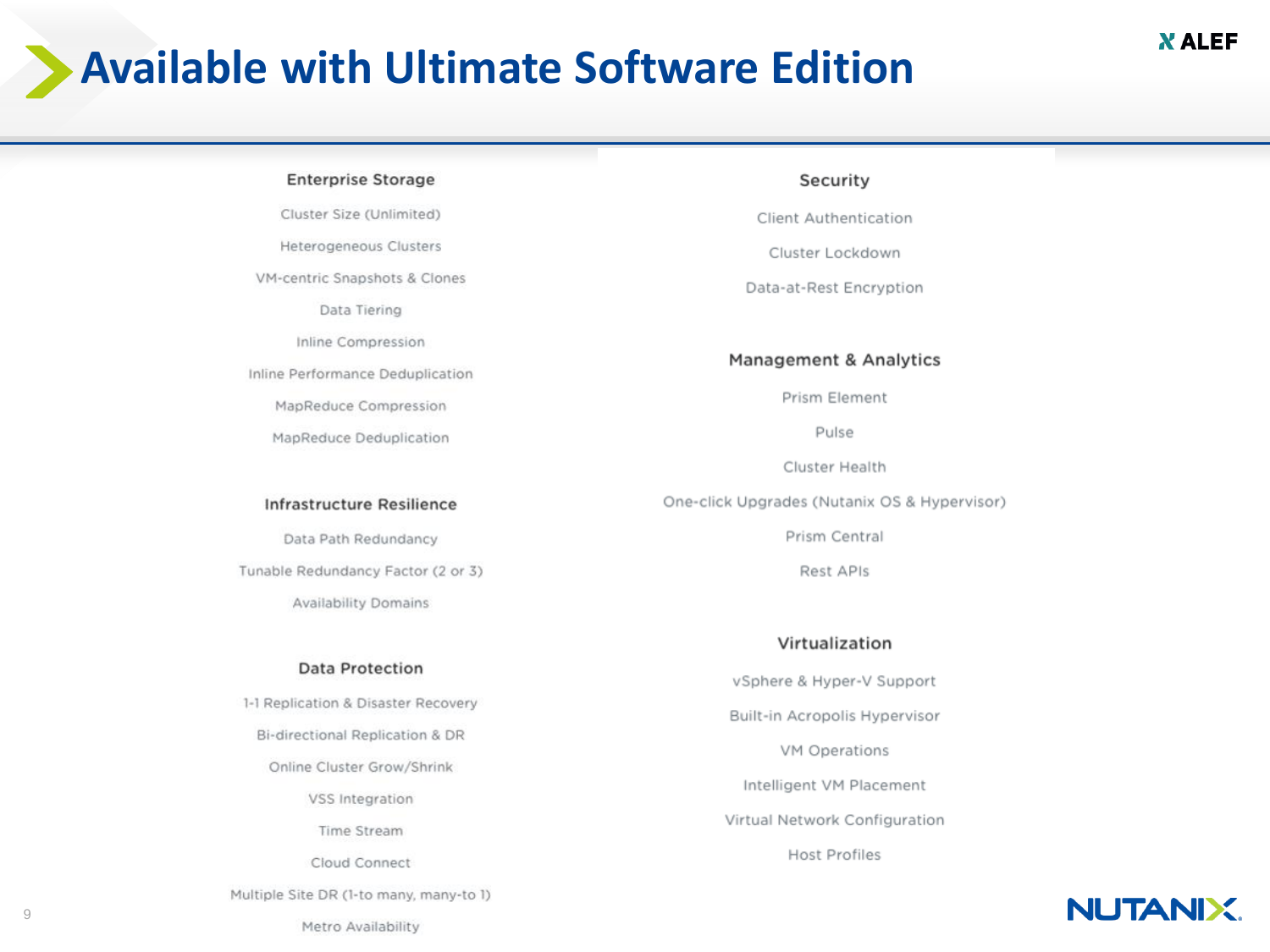

### PROMO 1 (NX-1365S-00000) Price: US\$ 29,900

PROMO 1 (NX-1365S-11100) Price: US\$ 37,375

- **All prices are end-customer prices with delivery included and without VAT**
- **Delivery within 3-4 weeks from ordering date**
- **Adding a 4th node in initial configuration is possible – price for the uplift is available per request**
- **Purchasing 3 Years Production System Support instead of 1 Year is optional – price for the uplift is available per request**
- **PROMOTION is valid until last ordering date: December 31, 2017**